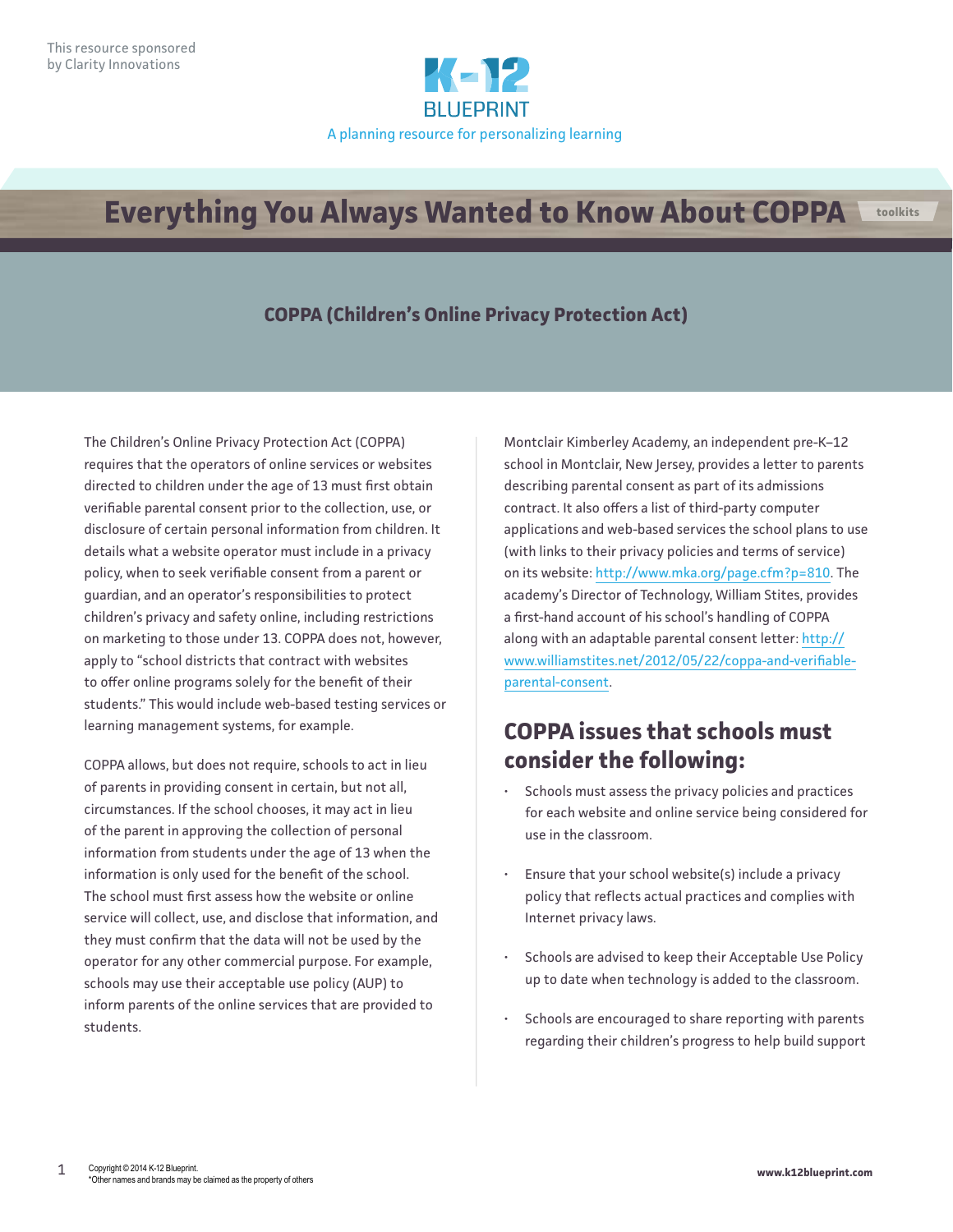- More and more teachers and school counselors are recording behavioral and bullying incidents onto platforms where they could be shared with the child's future schools.
- Practice transparency, with clearly written policies explaining what data are collected, how the information is used and stored, and to whom it may be disclosed.
- Engage in minimal data collection, gathering only what is reasonably required to deliver a promised product, feature, or service to a child.

The U.S. Department of Education has worked together with several education and industry groups to outline guidelines to help protect the privacy of student data. *Protecting Student Privacy While Using Online Educational Services: Requirements and Best Practices* [\(http://ptac.](http://ptac.ed.gov/sites/default/files/Student%20Privacy%20and%20Online%20Educational%20Services%20(February%202014).pdf) [ed.gov/sites/default/files/Student%20Privacy%20and%20](http://ptac.ed.gov/sites/default/files/Student%20Privacy%20and%20Online%20Educational%20Services%20(February%202014).pdf) [Online%20Educational%20Services%20\(February%20](http://ptac.ed.gov/sites/default/files/Student%20Privacy%20and%20Online%20Educational%20Services%20(February%202014).pdf) [2014\).pdf\)](http://ptac.ed.gov/sites/default/files/Student%20Privacy%20and%20Online%20Educational%20Services%20(February%202014).pdf) defines student privacy rights under both COPPA and the Family Educational Rights and Privacy Act (FERPA), and recommends that schools adhere to the following best practices:

- Be aware of which online educational services are currently being used in a district;
- Have policies and procedures to evaluate and approve proposed online educational services;
- Maintain awareness of all relevant federal, state, tribal, or local laws;
- Take extra precautions when accepting "click-wrap" licenses for consumer apps;
- When possible, use a written contract or legal agreement;
- Be transparent with parents and students; and
- Consider that parental consent may be appropriate.

## **COPAA Update**

COPPA expanded the definition of personally identifiable information on December 2012 to include geolocation data, photos, videos and audio files that contain a child's image or voice, as well as "persistent identifiers" (tracking cookies) that could be used to build a profile over time and across different websites or online services. This applies to mobile apps and third-party website "plug-ins" as well as websites, and permits online services designed for both children and a broader audience to comply with COPPA without treating all users as children. The changes took effect July 1, 2013.

### **Operator Obligations**

Under the revised COPPA rule, the Federal Trade Commission (FTC) has mandated that operators must not only keep data secure, but must assess the security practices of third parties with whom data is shared. COPPA requirements state the following:

*"The operator must establish and maintain reasonable procedures to protect the confidentiality, security, and integrity of personal information collected from children. The operator must also take reasonable steps to release children's personal information only to service providers and third parties who are capable of maintaining the confidentiality, security, and integrity of such information, and who provide assurances that they will maintain the information in such a manner.* 

*In addition, the FTC has made it clear that operators must delete data 'using reasonable measure to protect against unauthorized access to, or use of, the information in connection with its deletion.'"*